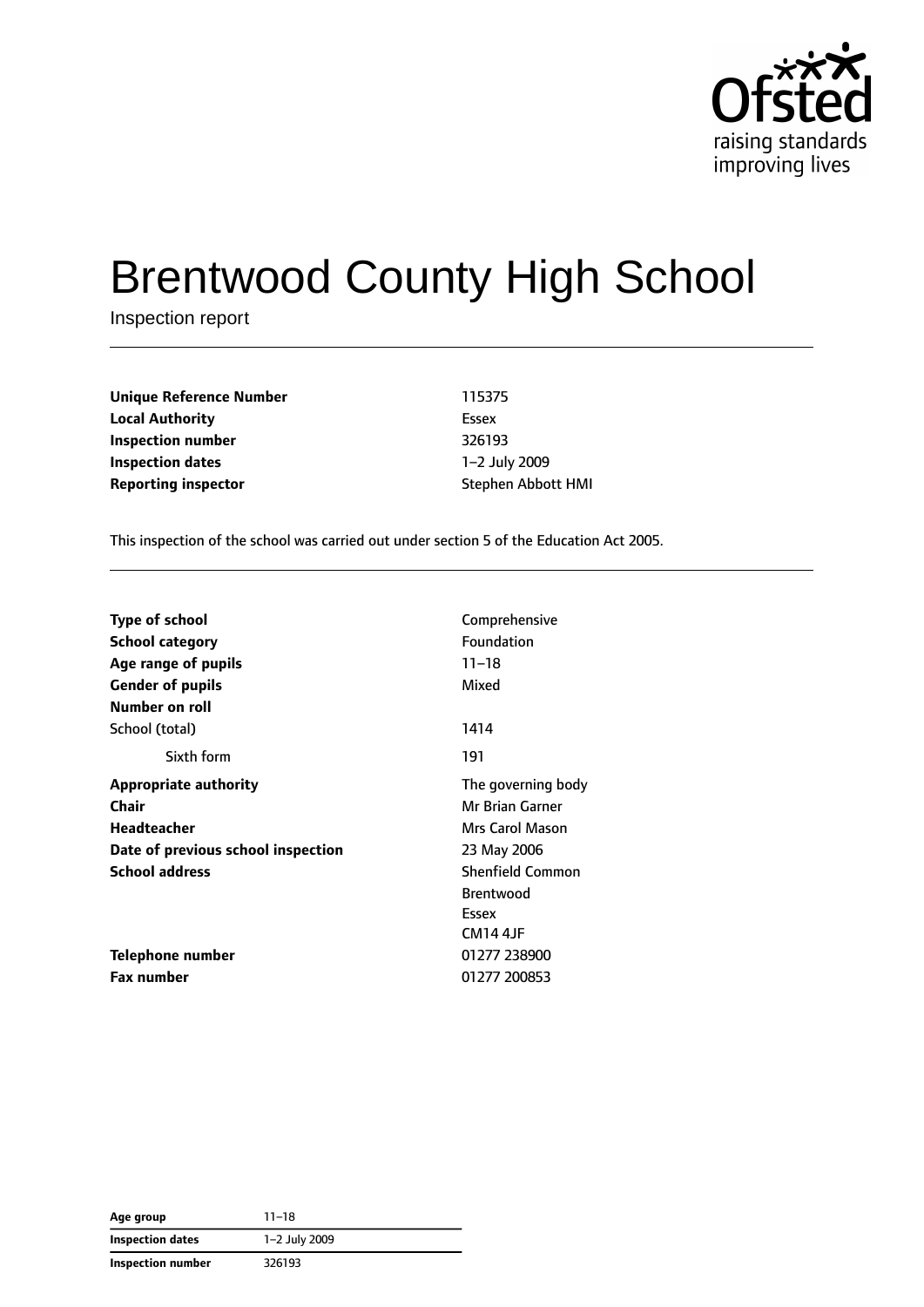.

<sup>©</sup> Crown copyright 2009

Website: www.ofsted.gov.uk

This document may be reproduced in whole or in part for non-commercial educational purposes, provided that the information quoted is reproduced without adaptation and the source and date of publication are stated.

Further copies of this report are obtainable from the school. Under the Education Act 2005, the school must provide a copy of this report free of charge to certain categories of people. A charge not exceeding the full cost of reproduction may be made for any other copies supplied.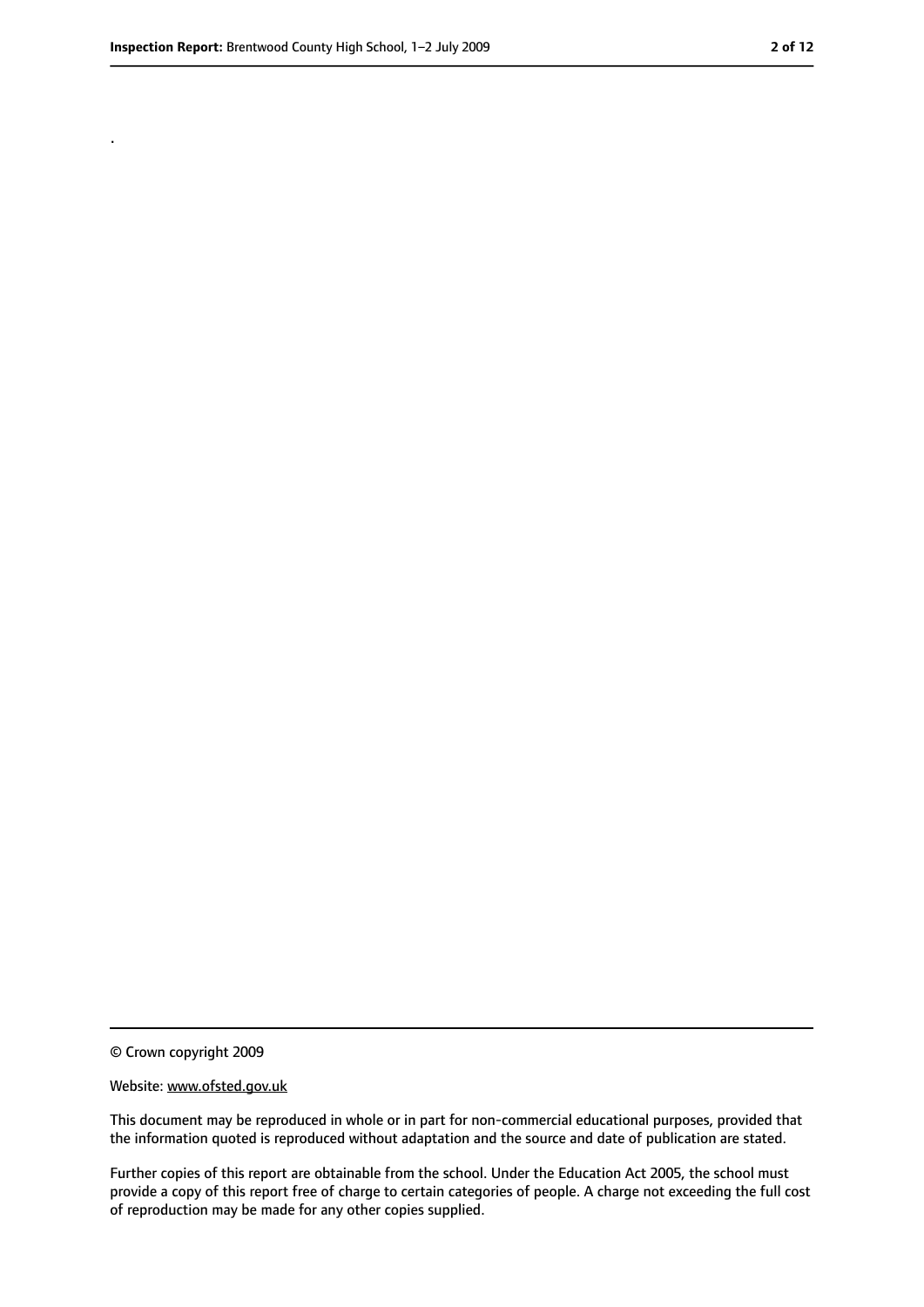# **Introduction**

The inspection was carried out by one of Her Majesty's Inspectors and four additional inspectors.

## **Description of the school**

Brentwood County High School is a specialist science, mathematics and computing college drawing students from Brentwood and the nearby London Borough of Havering. Around 5% of students are entitled to free school meals, which is below average. In the school as a whole, 18% of students have learning difficulties and/or disabilities, including 1.6% with statements of special educational needs. These figures have risen in recent years but remain a little below average. The proportion of students from minority ethnic groups has also risen recently but remains well below the national average. English is the first language for nearly all students. In most year groups there are significantly more boys than girls.

The school has Investors in People status and holds the Sportsmark, Eco-School and Healthy Schools awards.

## **Key for inspection grades**

| Grade 1 | Outstanding  |
|---------|--------------|
| Grade 2 | Good         |
| Grade 3 | Satisfactory |
| Grade 4 | Inadequate   |
|         |              |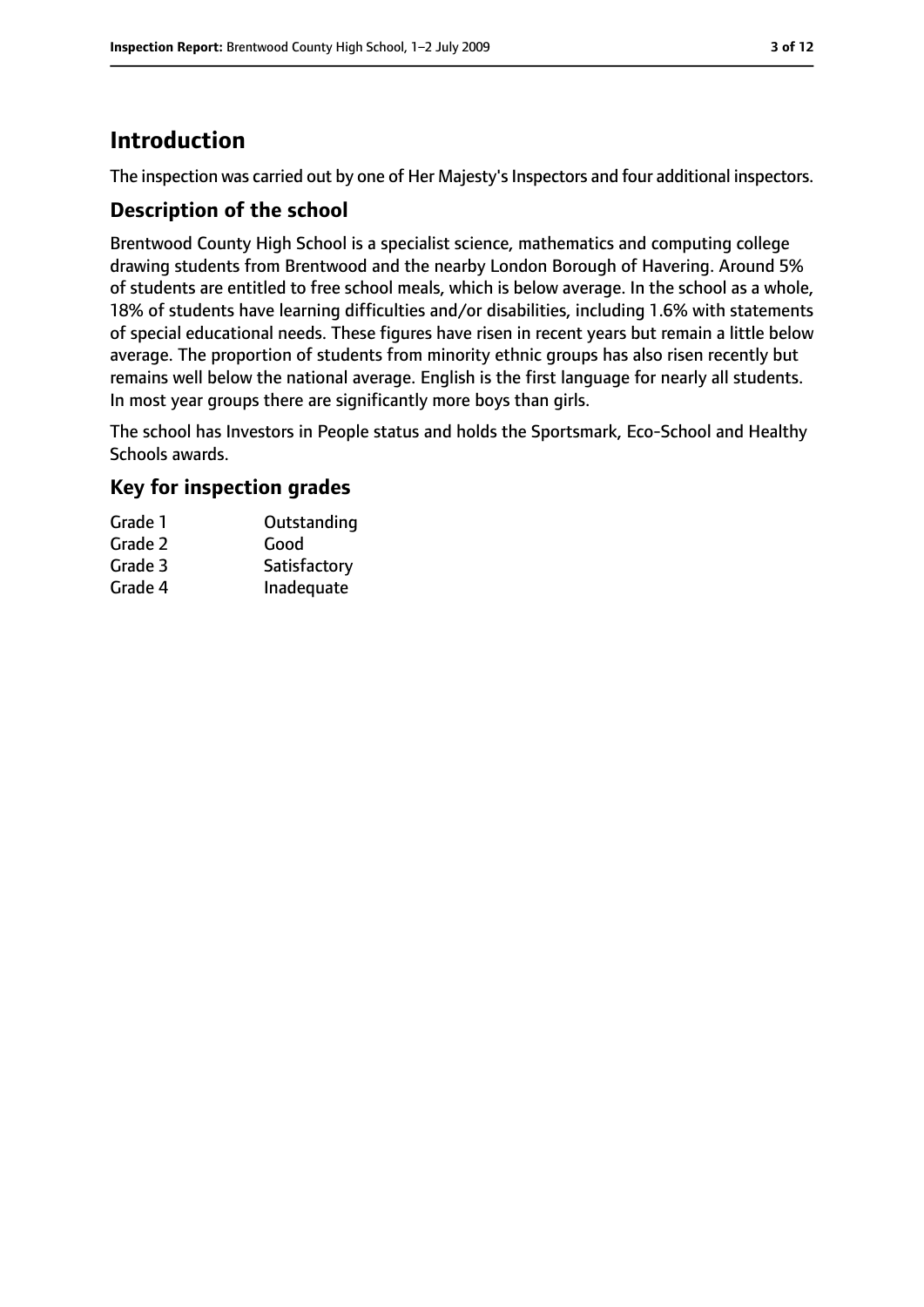## **Overall effectiveness of the school**

#### **Grade: 3**

Brentwood County High School is a satisfactory school with good features. Standards are above average. The headteacher and senior team have set out a clear vision for improving the school. Several important changes have been made since the last inspection. The pastoral system has been changed so that students are now tutored in mixed-age groups. An outstanding 'inclusion centre' is providing an effective alternative to excluding students if their behaviour becomes unacceptable. In addition, students' academic progress is now monitored well so that underachieving students are identified and supported earlier. As a result, care, guidance and support are good. The curriculum provides more flexibility and now meets students' different learning needs well. The school has also invested much time and effort in improving the quality of teaching. Inadequate teaching is now rare and just over half of lessons are now good or better. Teaching and learning are judged satisfactory because some inconsistencies remain, for example in pace, engagement and the quality of marking. The improvements in provision are beginning to have an impact on the outcomes for students. This is most noticeable in the increasing proportion of students gaining five or more  $A^*$  to C grades at GCSE, including English and mathematics. Achievement is judged satisfactory because students' progress from age 11 to 16 matches the average of similar students in other schools.

Students' personal development and well-being are good. Students make clear gains in their moral and social development, live healthily and behave in a safe manner. However, some students have a limited understanding of the different cultures and faiths represented in Great Britain. Most students are well behaved and engage willingly in lesson activities. They develop skills that will serve them well in the future, but they do not always show a hunger for knowledge. The new system of mixed-age tutor groups means that older students contribute well to the school community by supporting younger students who are feeling less secure. When bullying occurs it is usually tackled effectively by the school, with a particularly strong line being taken on racism. However, a few parents and students say bullying can persist despite the school's efforts.

Although leadership and management are judged satisfactory overall, some aspects are good, including the promotion of community cohesion. The school improvement plan is clearly understood by all. Self-evaluation involves all stakeholders, but has not always been sufficiently self-critical. For example, much staff training has been directed at improving the way teachers use assessment to improve learning. Most staff now make regular references to students' targets and the level of the work being taught. However, feedback to students is variable in quality and does not always include specific advice to students on how to improve. In their lesson observations, senior and middle managers have noted the positive features, but have not taken strong enough action to ensure that marking is consistent or that assessment is used to tailor teaching to students' different needs.

Senior leaders are determined to increase the school's effectiveness so it can be judged good. Although the school has not quite reached that target, improvements since the last inspection demonstrate its good capacity for further improvement. The school provides satisfactory value for money.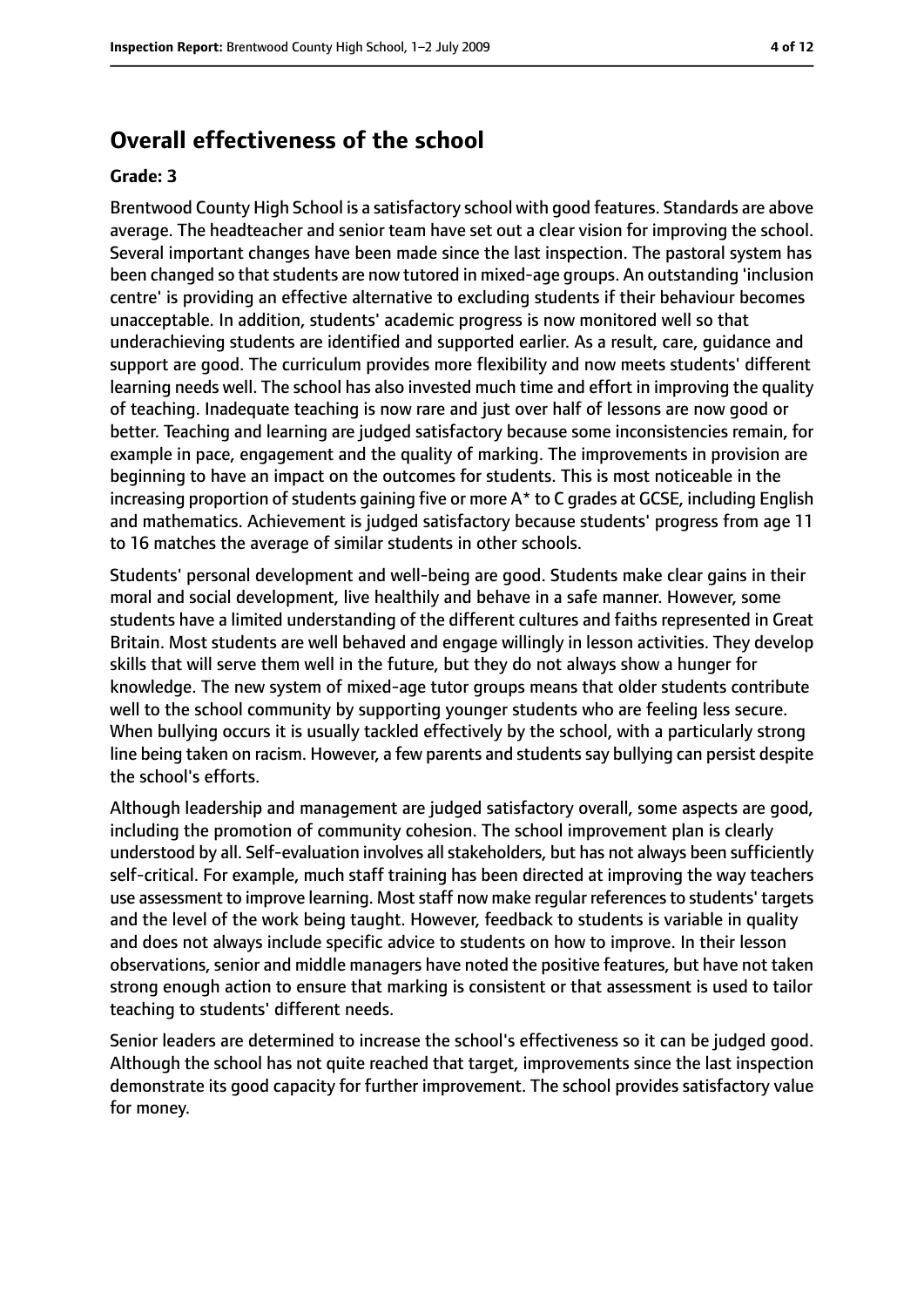# **Effectiveness of the sixth form**

#### **Grade: 3**

The sixth form offers a good range of GCE courses which meet the needs of the 40% of students who stay on to the sixth form. Some more specialised courses are offered through the Brentwood Learning Partnership, which allows students to study some subjects in other local sixth forms. The sixth form offers few vocational courses because students prefer to travel to further education colleges outside Brentwood. Participation in the school's specialist subjects is increasing, though still relatively low. A good curriculum is provided for students in the sixth form, with a range of A level courses on offer.

Achievement in the sixth form is satisfactory. For the last two years, pass rates have been average in AS and A level, though there was a modest improvement in sixth form standards from 2007 to 2008. However, there is a lower proportion of students than average gaining A and B grades. Sixth form leaders provide effective day-to-day management and leadership but they have yet to develop a clear understanding of what is required to raise levels of achievement, although they do recognise the need to develop students' capacity to work independently.

Students are well cared for and supported and appreciate the good relationships they have with their teachers. As one said, 'Teachers set you a bar and you are always trying to beat it.' Opportunities for students to develop their personal qualities are good. For instance, the 'insight into management' course develops team building and problem solving skills. Students are mature and play a leading role in the life of the school, as mentors and prefects. They have the opportunity to take part in a number of extra-curricular activities. However, in a recent survey, a significant number of students felt there was scope for more extension activities.

## **What the school should do to improve further**

Continue to raise achievement by:

- addressing the remaining inconsistencies in matters of pace, engagement and marking
- increasing the proportion of lessons where teaching and learning is good or better
- developing strategies to increase the proportion of the two highest grades in GCSE and GCE courses.

Ensure that assessment information is used regularly by subject teachers to:

- personalise teaching approaches to meet individual needs
- advise students on specific ways they can improve their work.
- improve the way that the school prepares students to live in Britain's diverse society by giving them more opportunities to experience the different cultures and faiths represented in Britain.

A small proportion of the schools whose overall effectiveness is judged satisfactory but which have areas of underperformance will receive a monitoring visit by an Ofsted inspector before their next section 5 inspection.

# **Achievement and standards**

#### **Grade: 3**

Students have above average prior attainment. In recent years, progress has been slower than expected during Key Stage 3, but an increasing level of academic support and intervention has enabled students to catch up again in Key Stage 4. As a result, standards are once again above average by age 16. Achievement is, therefore, satisfactory. GCSE art, drama, history, physical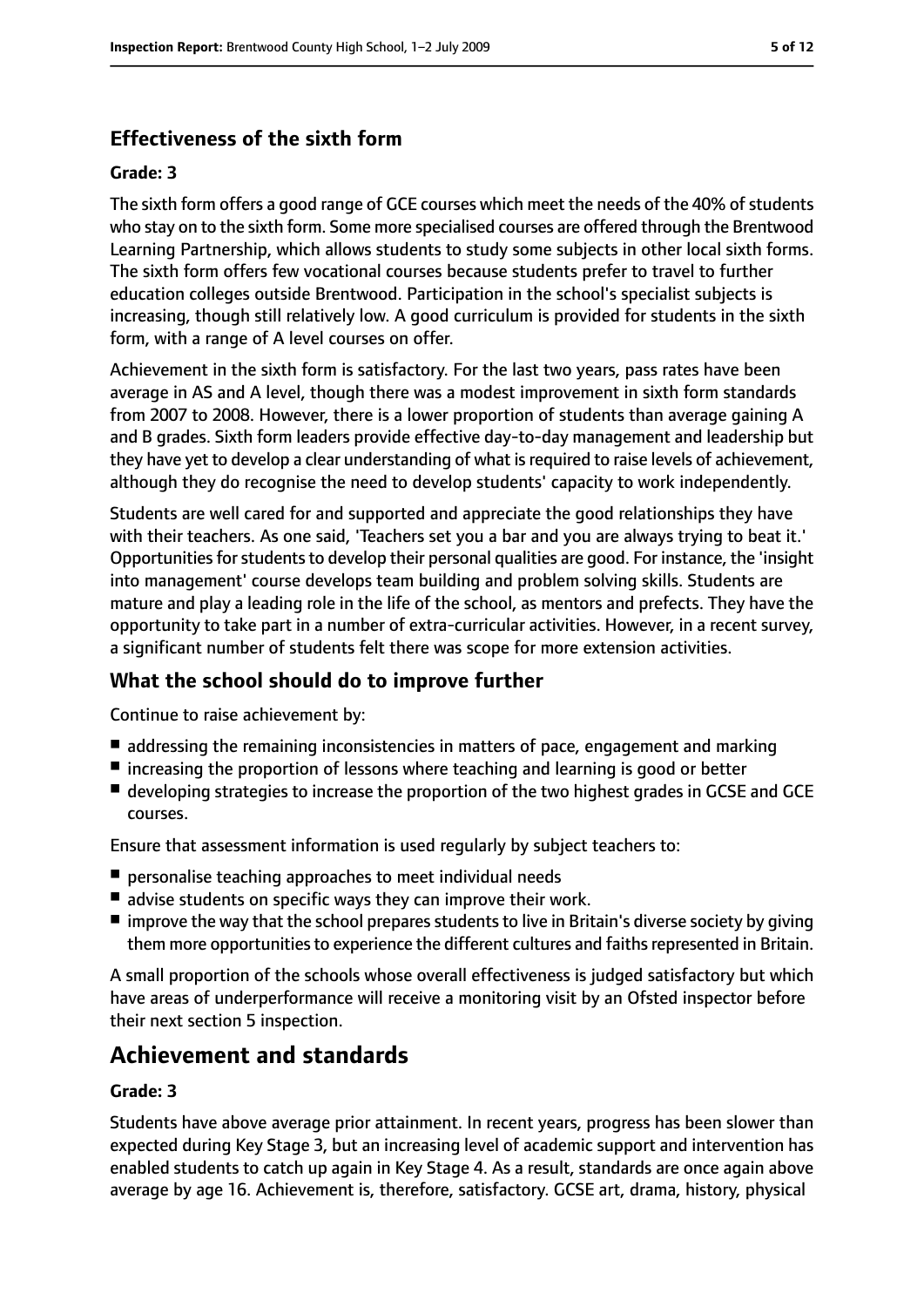education and sociology have performed well in last two years. Mathematics and English standards have improved, and this has led to a marked increase in the proportion of students gaining five or more A\* to C grades, including English and mathematics. Early entry to GCSE English means that the most able students do not get as many A and  $A^*$  grades as expected, but it gives them the opportunity to gain AS level English in Year 11.

Results were better in 2008 than 2007 because, on average, the students had better prior attainment than their predecessors. Nevertheless, the progress made by students who took their GCSEs in 2008 was below average, partly due to the marked underachievement of a small number of students. Girls whose attainment was below average when they joined continued to make slower progress, as did some students who find learning difficult. Current students in these groups are now making satisfactory or better progress. Standards in the current Year 11 are higher than last year, even though the year-group was weaker on entry. This shows that progress is improving.

# **Personal development and well-being**

#### **Grade: 2**

The personal development and well-being of the students are good. The great majority of students feel safe and enjoy coming to school. Attendance is improving and is now close to average. Students adopt healthy lifestyles because the school offers a good range of healthy eating options and has a good health education programme. They take part in regular physical activity both in lessons and after school. Students are well prepared for their future economic well-being because they learn about the world of work, become proficient in using information and communication technology (ICT) and develop good levels of literacy and numeracy.

Behaviour is good overall, both in and out of lessons, though some younger students occasionally find it difficult to get along with each other. As students get older, they form more secure and stable relationships. Some take on responsibilities such as peer mentoring and representing others on the school council. Students' moral and social development is therefore good. They have positive attitudes and enjoy the good range of extra-curricular activities. They also make a good contribution to the wider community through many charitable activities. Students' spiritual development is satisfactory, but not always well integrated across the curriculum. In contrast, the school has given greater attention to students' cultural development through various subjects, though some lack experience of cultures and faiths other than their own.

# **Quality of provision**

## **Teaching and learning**

#### **Grade: 3**

The quality of teaching and learning is satisfactory. The school's own lesson observations had suggested a higher grade, but the inspection showed that this was a little too generous. The first day of the inspection coincided with sports day, and this undoubtedly affected the pace of learning in some lessons. However, thirteen lessons were observed on the second day, including four that were jointly observed with senior leaders. Six of the thirteen lessons were graded lower than the school's expectation.

The vast majority of teaching seen by inspectors was at least satisfactory and a significant number of lessons seen were good or better. Teachers have good subject knowledge and plan effectively. The impact of the school's specialist status is seen in the good use of ICT to support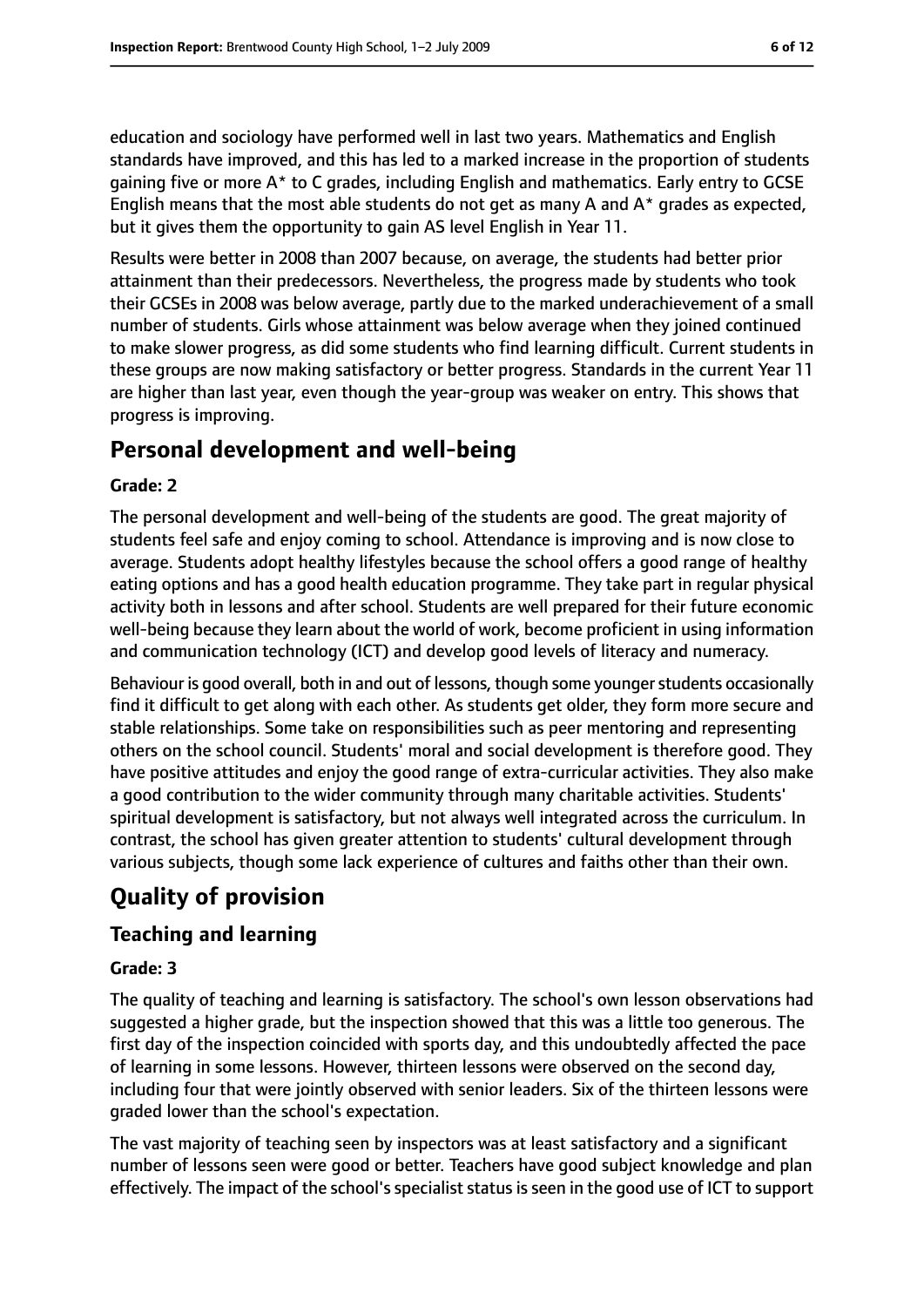teaching and learning. In the majority of lessons, good teacher student relationships and classroom management create an environment that students enjoy and where learning can take place and progress is made. In the best lessons teachers use questioning skilfully to check the level of student understanding, adapting their teaching to ensure all make progress. They also make good use of praise to encourage students' efforts. However, in some lessons, teaching is not sufficiently targeted at students' differing needs and levels of attainment, so that they are not always appropriately challenged. The quality of marking is inconsistent; in the best instances it contributes well to students' overall progress by providing them with ways of improving their performance.

Students' behaviour in lessons is usually good; they work well individually and collectively, and peer assessment is used particularly well to reinforce and support learning. However, a few students resort to minor disruptive behaviour in lessons that do not engage them as well as they could.

## **Curriculum and other activities**

#### **Grade: 2**

Students in Years 7 to 11 are well supported by a good curriculum which meets statutory requirements. The school provides good opportunities for all students, including the gifted and talented, and those who find learning more difficult. The development of the curriculum through regular reviews ensures that students' needs are well met. A range of GCSE courses are offered in Key Stage 4, supplemented by a satisfactory alternative curriculum with college-based vocational courses for the small number of students at risk of disaffection. The impact of the school's specialist status is seen in the higher than average proportion of students taking separate sciences at GCSE, the good results in ICT and the recent improvements in mathematics provision. The school continues to develop its good working relationships with other local institutions to provide additional courses, extension days and enrichment activities. The personal, social and health education provision contributes well to students' personal development and all students follow a GCSE short course in citizenship.

## **Care, guidance and support**

#### **Grade: 2**

The school provides good care, guidance and support. The very effective academic monitoring system allows teachers and students to identify areas of weakness and set targets for success. As a result, achievement is improving, though it remains satisfactory. The support offered to underachieving students has been a contributory factor in raising standards. Students in Year 11 are given good guidance and direction on choosing appropriate post-16 courses. As a result, nearly all progressto education, employment or training. Guidance for pupilsreceiving additional support for their learning is good.

Child protection requirements and procedures are securely in place and safeguarding procedures meet government requirements. The recently introduced house system is quickly emerging as a strength of the pastoral support. The school has effective ways to identify and support vulnerable students and liaises well with outside medical and social support agencies including the local authority. The new inclusion centre is helping to reduce the number of fixed term exclusions. It provides excellent support for disaffected students, thereby keeping them in touch with education.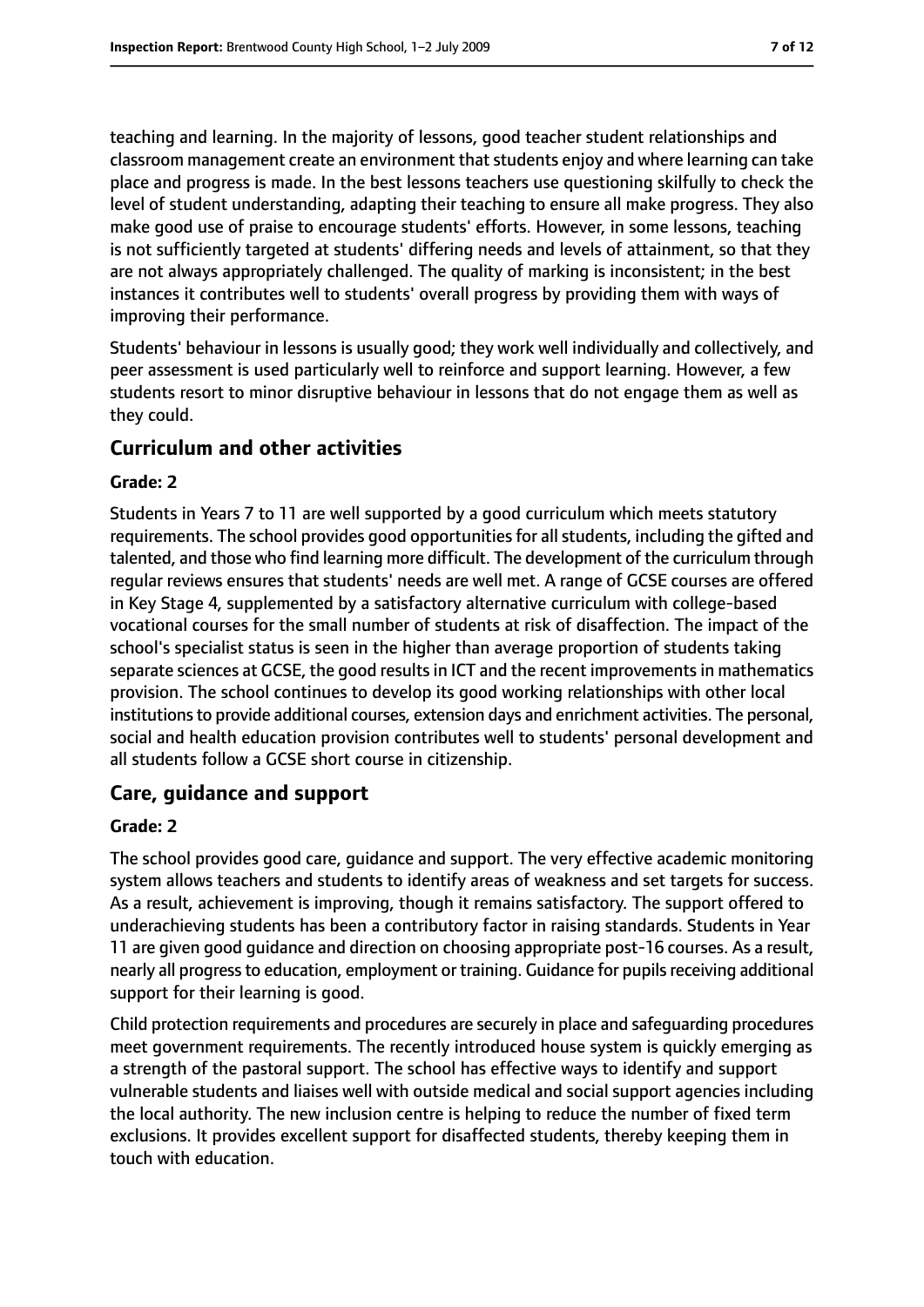# **Leadership and management**

#### **Grade: 3**

Leadership and management are satisfactory. Since the last inspection a considerable number of changes have been made and the culture of the school is changing. Good use is made of past performance data to set appropriate targets and of assessment data to monitor progress against them. Targets are more clearly understood by staff and they feel well supported in their roles. The school has a clear plan to promote community cohesion, based on a thorough audit of existing practice. Racial equality is promoted well and there are satisfactory gender and disability equality schemes.

Improved management systems have been introduced during the last year. Senior leaders systematically monitor the school's work through regular visits to classrooms and frequent reviews of progress with heads of department. Further information is obtained from surveys of students, parents and staff. Departmental self-evaluations are generally accurate, reflecting a growing confidence among middle managers. The school's overall self-evaluation correctly identifies the strengths and weaknesses in provision, although some strengths are overstated. The sharing of good practice is improving, although it could usefully be extended further between subject areas.

The headteacher and senior leadership team have a clear focus on school improvement and standards are rising steadily. However, in some areas they have not had enough impact, for example, to ensure that the marking and assessment of students' work is consistent across all subjects. Governors bring a wide range of skills and experience to their role, which they exercise satisfactorily. They have overseen recent developments within the school, and have given appropriate support while holding the school to account.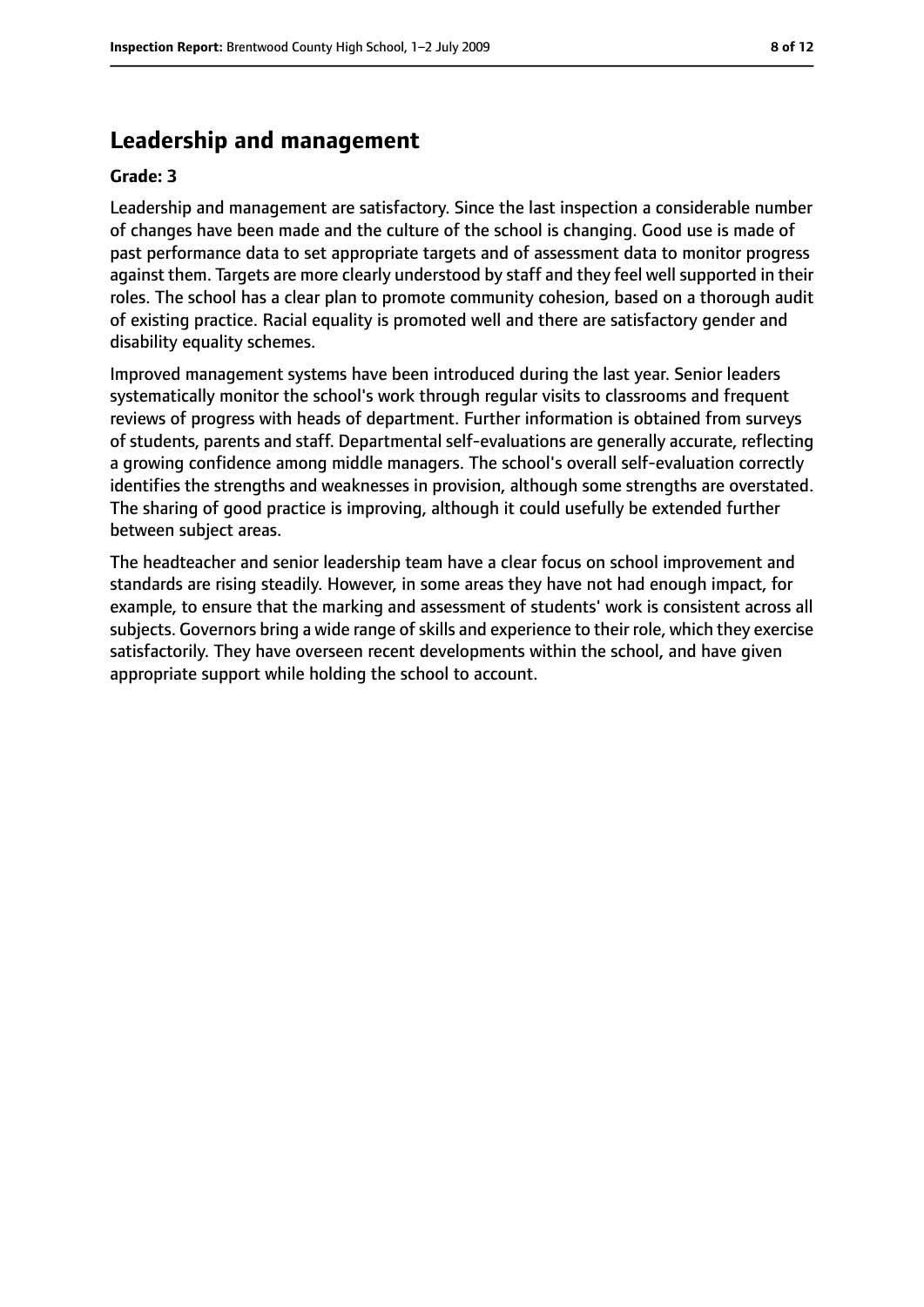**Any complaints about the inspection or the report should be made following the procedures set out in the guidance 'Complaints about school inspection', which is available from Ofsted's website: www.ofsted.gov.uk.**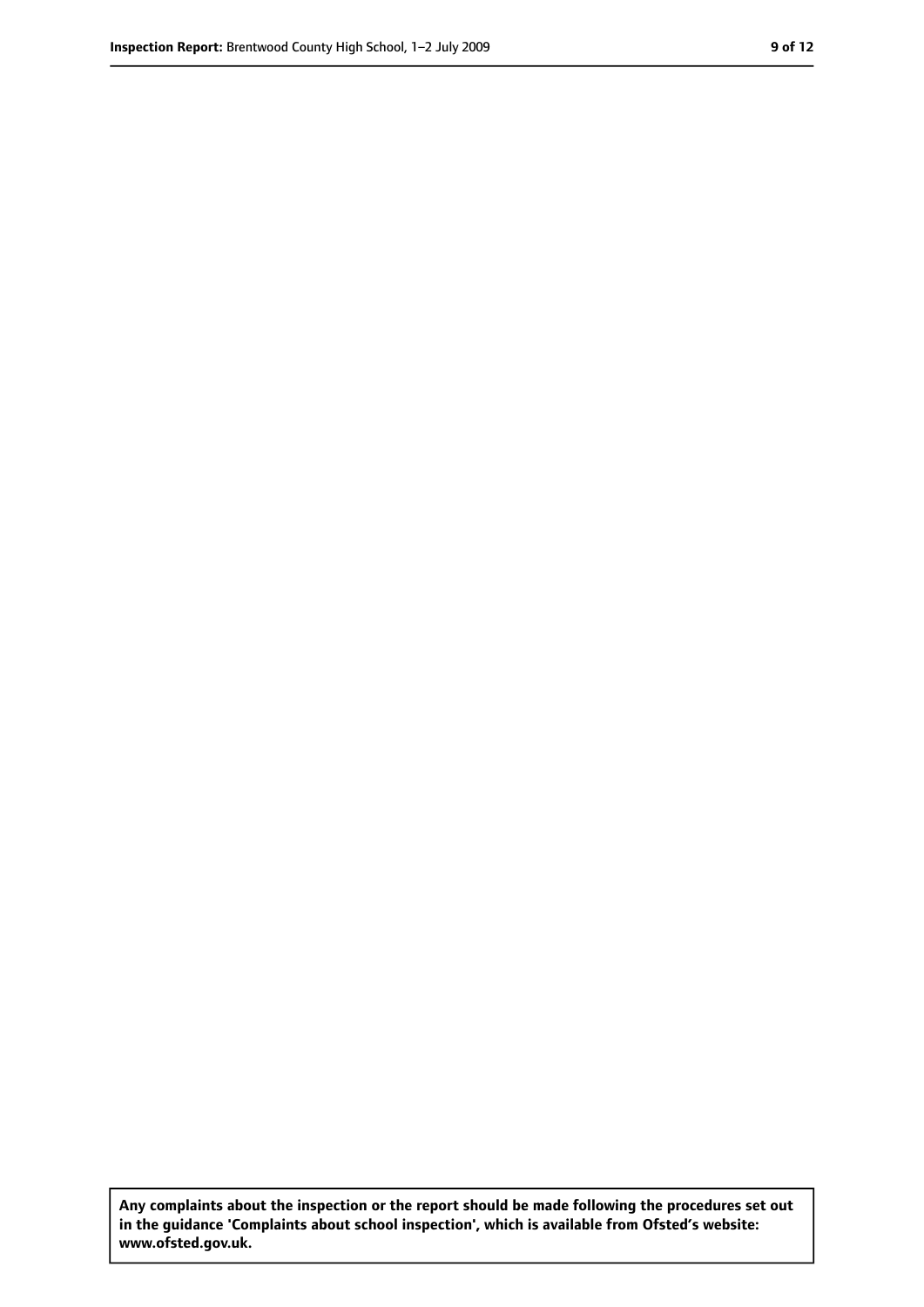# **Inspection judgements**

| Key to judgements: grade 1 is outstanding, grade 2 good, grade 3 | <b>School</b><br><b>Overall</b> | $16-19$ |
|------------------------------------------------------------------|---------------------------------|---------|
| satisfactory, and grade 4 inadequate                             |                                 |         |

## **Overall effectiveness**

| How effective, efficient and inclusive is the provision of<br>education, integrated care and any extended services in<br>meeting the needs of learners? |     |     |
|---------------------------------------------------------------------------------------------------------------------------------------------------------|-----|-----|
| Effective steps have been taken to promote improvement since<br>the last inspection                                                                     | Yes | Yes |
| How well does the school work in partnership with others to<br>promote learners' well being?                                                            |     |     |
| The capacity to make any necessary improvements                                                                                                         |     |     |

# **Achievement and standards**

| How well do learners achieve?                                                                               |  |
|-------------------------------------------------------------------------------------------------------------|--|
| The standards <sup>1</sup> reached by learners                                                              |  |
| How well learners make progress, taking account of any<br>significant variations between groups of learners |  |
| How well learners with learning difficulties and/or disabilities<br>make progress                           |  |

#### **Annex A**

<sup>&</sup>lt;sup>1</sup>Grade 1 - Exceptionally and consistently high; Grade 2 - Generally above average with none significantly below average; Grade 3 - Broadly average to below average; Grade 4 - Exceptionally low.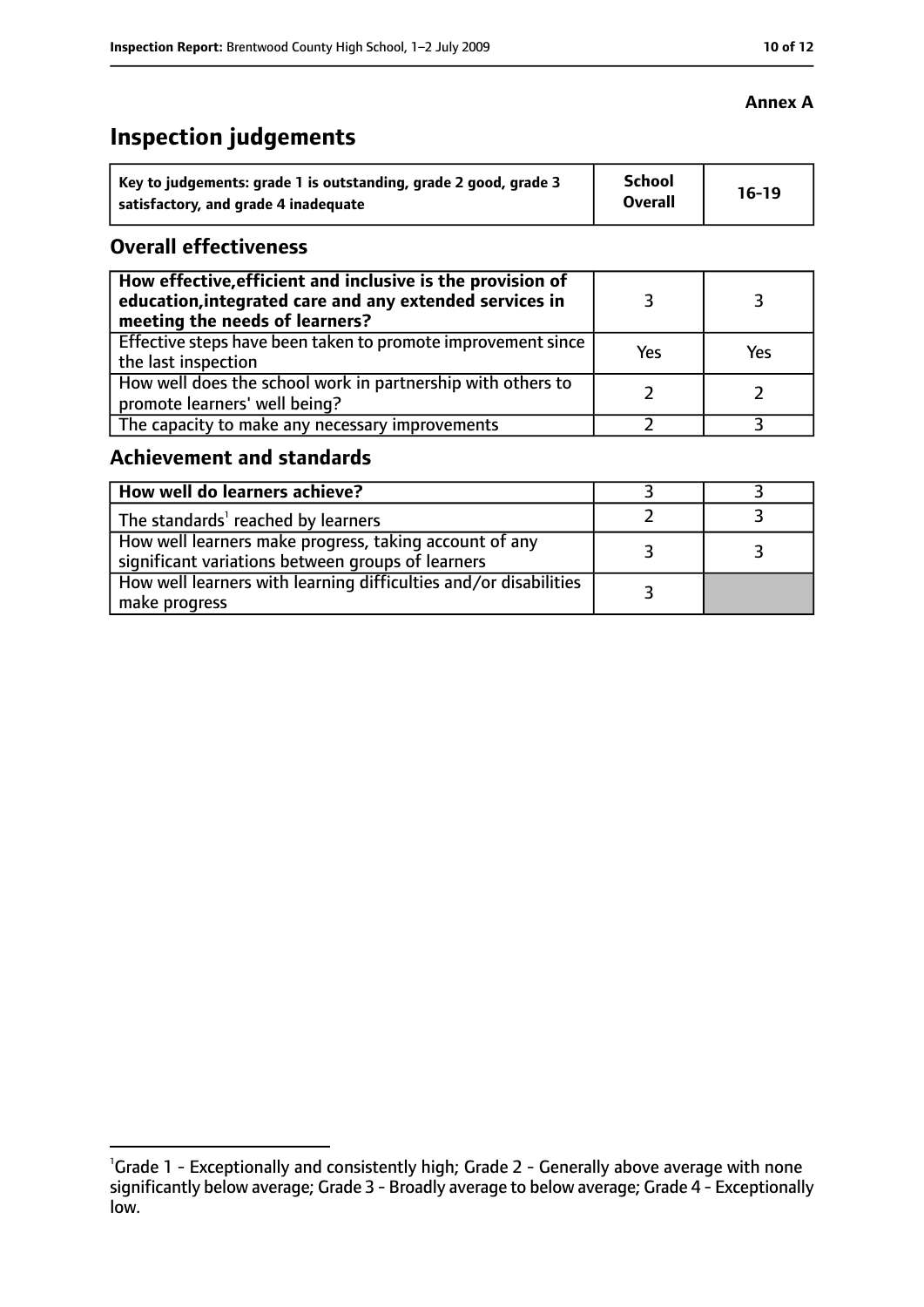# **Personal development and well-being**

| How good are the overall personal development and<br>well-being of the learners?                                 |  |
|------------------------------------------------------------------------------------------------------------------|--|
| The extent of learners' spiritual, moral, social and cultural<br>development                                     |  |
| The extent to which learners adopt healthy lifestyles                                                            |  |
| The extent to which learners adopt safe practices                                                                |  |
| The extent to which learners enjoy their education                                                               |  |
| The attendance of learners                                                                                       |  |
| The behaviour of learners                                                                                        |  |
| The extent to which learners make a positive contribution to<br>the community                                    |  |
| How well learners develop workplace and other skills that will<br>contribute to their future economic well-being |  |

# **The quality of provision**

| $\mid$ How effective are teaching and learning in meeting the<br>full range of learners' needs?       |  |
|-------------------------------------------------------------------------------------------------------|--|
| How well do the curriculum and other activities meet the range<br>of needs and interests of learners? |  |
| How well are learners cared for, quided and supported?                                                |  |

# **Leadership and management**

| How effective are leadership and management in raising<br>achievement and supporting all learners? | 3             | 3   |
|----------------------------------------------------------------------------------------------------|---------------|-----|
| How effectively leaders and managers at all levels set clear                                       |               |     |
| direction leading to improvement and promote high quality of                                       | 2             |     |
| care and education                                                                                 |               |     |
| How effectively leaders and managers use challenging targets                                       | $\mathcal{P}$ |     |
| to raise standards                                                                                 |               |     |
| The effectiveness of the school's self-evaluation                                                  | 3             | 3   |
| How well equality of opportunity is promoted and discrimination                                    | 3             |     |
| eliminated                                                                                         |               |     |
| How well does the school contribute to community cohesion?                                         | 7             |     |
| How effectively and efficiently resources, including staff, are                                    | 3             |     |
| deployed to achieve value for money                                                                |               |     |
| The extent to which governors and other supervisory boards                                         | 3             |     |
| discharge their responsibilities                                                                   |               |     |
| Do procedures for safeguarding learners meet current                                               | Yes           | Yes |
| qovernment requirements?                                                                           |               |     |
| Does this school require special measures?                                                         | No            |     |
| Does this school require a notice to improve?                                                      | No            |     |